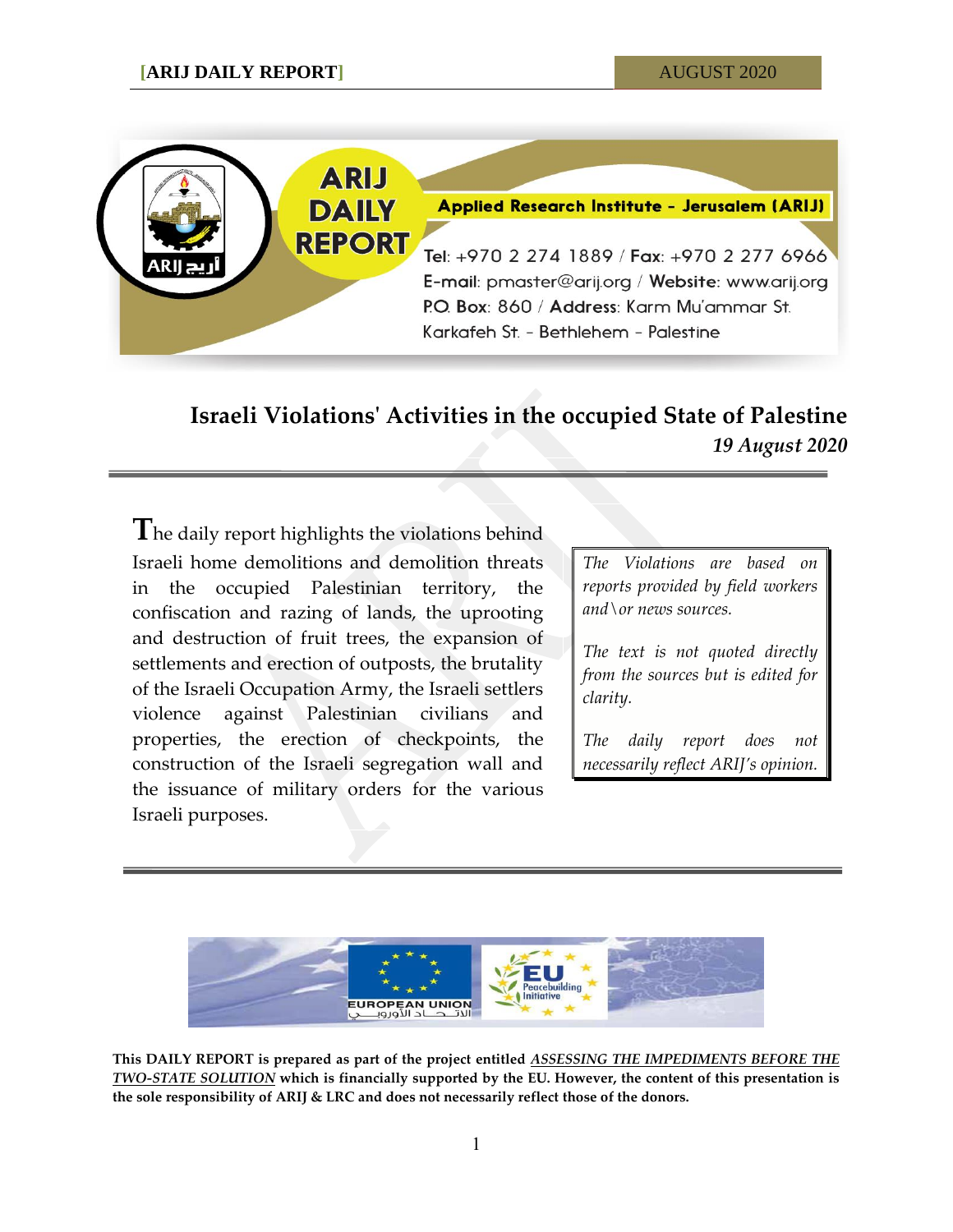## **Violations of the Israeli occupation Army**

- The Israeli Occupation Army (IOA) attacked dozens of Palestinians participating in the Fourth National Conference against the illegal Annexation and Normalization, in Tormos-Ayya town, north of the central West Bank city of Ramallah, causing many to suffer the effects of teargas inhalation. Dozens of IOA surrounded the town, since morning hours, to prevent the Palestinians from holding the conference against the Israel colonial [annexation](https://electronicintifada.net/content/how-will-annexation-change-legal-landscape-west-bank/30881) of vital areas of the West Bank. The IOA then invaded the town, and fired a barrage of gas bombs and concussion grenades, causing many Palestinians to suffer the effects of teargas inhalation. (IMEMC 19 August 2020)
- The Israeli Occupation Army (IOA) shot and injured Palestinian workers near the gate of the Annexation Wall, west of Far'un town, south of Tulkarem. In that incident, a Palestinian, Soheil Daoud 'Obeit, 26, was shot in his leg. (IMEMC 19 August 2020)

## **Israeli Settler Violence**

 Dozens of Jewish settlers stormed the Aqsa Mosque and desecrated its courtyards under police guard. About 98 settlers, including rabbi Yehuda Glick, toured the Mosque in groups under police escort. The Israeli police officers detained two of its employees and one Muslim worshiper during their presence in the Mosque's courtyards as settlers were touring the Islamic holy site. (PALINFO 19 August 2020)

## **Home Demolition & Demolition threats**

 The Israeli Occupation Army (IOA) invaded the towns of Hizma and al-Judeira, near occupied East Jerusalem in the West Bank, and demolished an under-construction wall, in addition to handing military orders for the destruction of several structures. In Hizma town, northeast of Jerusalem, the IOA demolished a wall, surrounding two Dunams (0.49 Acres) of privately-owned Palestinian land. The owner, Bashar Abu Khalil, said he